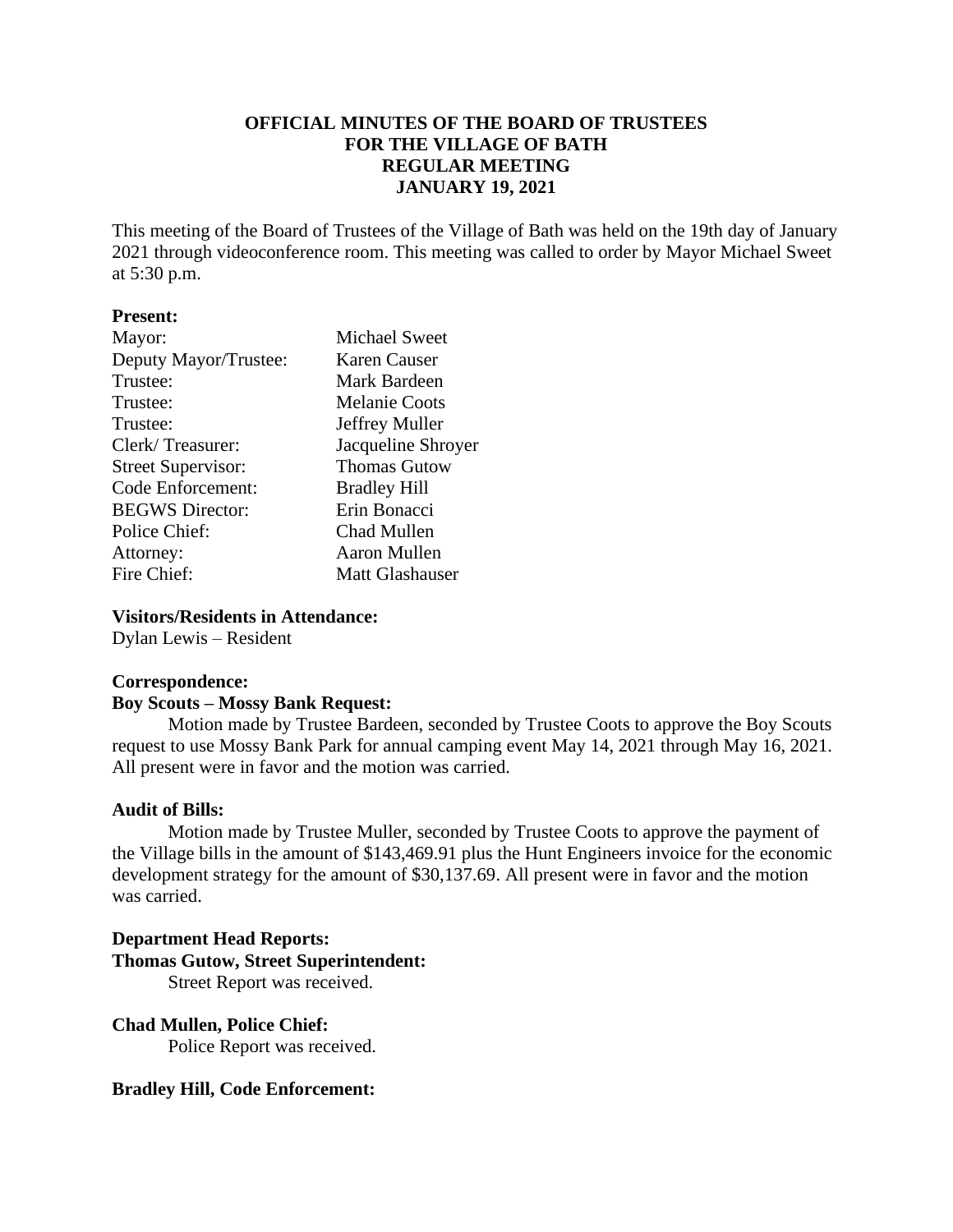Code Enforcement Report was received.

#### **Matthew Glashauser, Fire Chief:**

Fire Department Report was received.

## **Erin Bonacci, BEGWS Director:**

BEGWS Minutes were received.

## **Jacqueline Shroyer, Clerk/Treasurer Report:**

Clerk/Treasurer Report was received.

Motion made by Trustee Coots, seconded by Trustee Causer to approve the following budget modifications. All present were in favor and the motion was carried.

Budget Amendment:

Increase A3120.47 Police – Uniforms by \$500.00 Decrease A3120.42 Police – Gas & Oil by \$500.00 To cover Uniform Costs

Increase A3120.1 Police – Personnel by \$58,301.42 Decrease A3120.12 Police – Anticipated Retirement by \$11,716.00 Increase A2665 Sale of Equipment by \$10,000.00 Decrease A1990.4 Contingent Account by \$36,585.42 To cover Retirement buyout.

## **Committee:**

## **Mayor Sweet:**

Mayor Sweet wanted to thank the fire department for their tour on Christmas Eve with Santa on the fire truck. Chief Glashauser and Dave Dowdle did an excellent job organizing and he couldn't thank them enough.

#### **New Business:**

## **Town of Bath Lease Agreement:**

Motion made by Trustee Coots, seconded by Trustee Bardeen to approve the Town of Bath Lease Agreement for 2021 in the amount of \$23,500. All present were in favor and the motion was carried.

## **Town of Bath Fire Agreement:**

Motion made by Trustee Bardeen, seconded by Trustee Muller to approve the Town of Bath Fire Agreement for 2021 in the amount of \$241,549. All present were in favor and the motion was carried.

## **Full Time Police Officer Resolution:**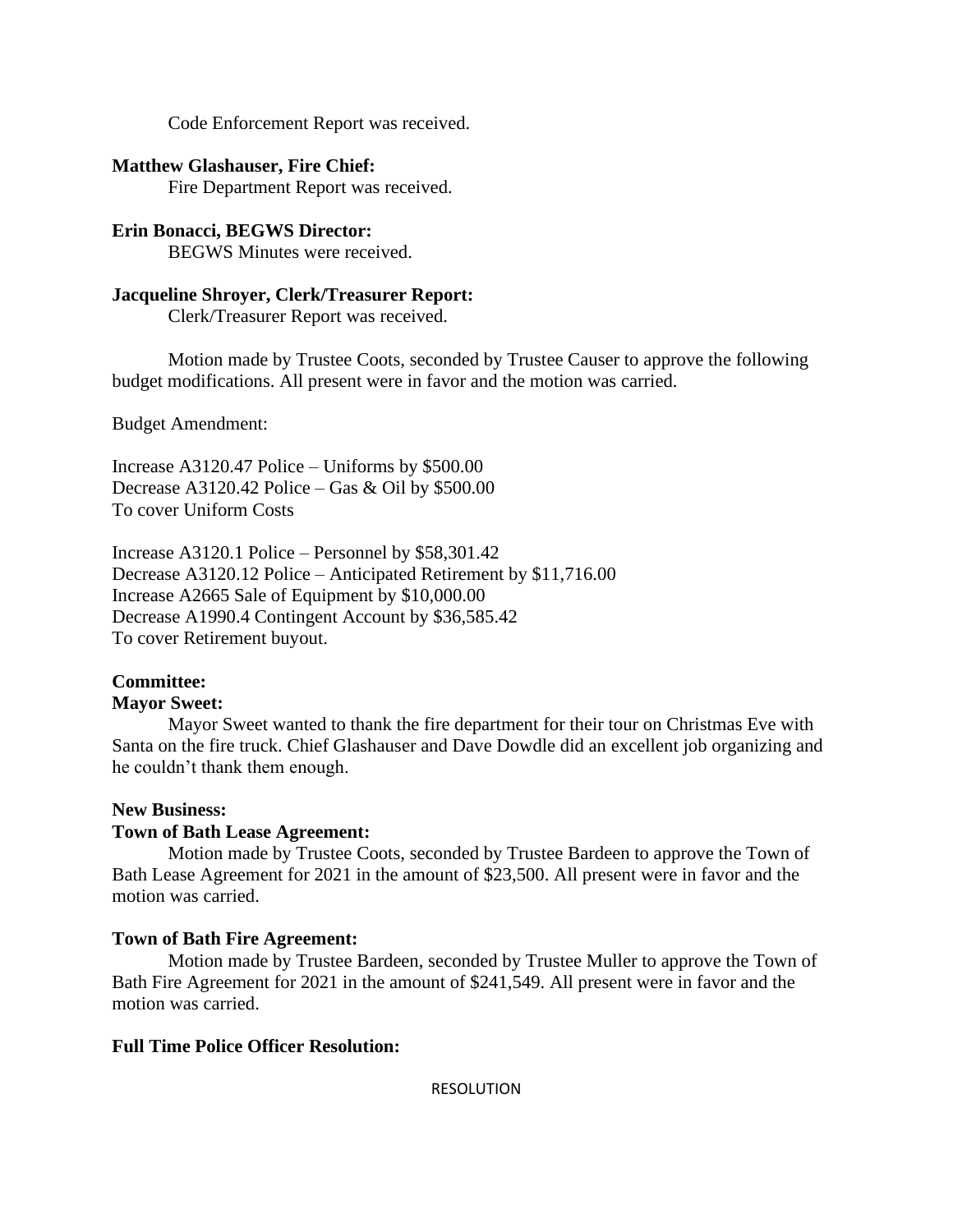# VILLAGE OF BATH BOARD OF TRUSTEES BATH, NEW YORK

| DATE APPROVED: Tuesday, January 19, 2021 |                       |     | INTRO. DATE: Tuesday, January 19, 2021 |                             |             |
|------------------------------------------|-----------------------|-----|----------------------------------------|-----------------------------|-------------|
| <b>INTRODUCED BY:</b>                    | <b>Trustee Coots</b>  |     |                                        | SECONDED BY: Trustee Causer |             |
| VOTE:                                    | Mayor Sweet           | Aye | Nay                                    | Abstain                     | Not Present |
|                                          | <b>Trustee Causer</b> | Aye | Nay                                    | Abstain                     | Not Present |
|                                          | Trustee Bardeen       | Aye | Nay                                    | Abstain                     | Not Present |
|                                          | <b>Trustee Coots</b>  | Aye | Nay                                    | Abstain                     | Not Present |
|                                          | <b>Trustee Muller</b> | Aye | Nay                                    | Abstain                     | Not Present |

TITLE: Appointment of Dustin Johnson as Provisional Full Time Police Officer for the Village of Bath.

WHEREAS, Police Officer Stephen Hawken has announced his retirement from the Village of Bath effective on December 21, 2020 after serving the Village for 20 years;

WHEREAS, Steuben County does not have a current Certificate of Eligible' s for Police Officer;

WHEREAS, Chief of Police, Chad Mullen, made the recommendation for Police Officer and recommended Dustin Johnson to be appointed Police Officer effective Wednesday, January 20, 2021 upon the following stipulations:

- Dustin Johnson will be appointed Police Officer, consistent with Steuben County Civil Service Rules & Regulations, effective Wednesday, January 20, 2021. He will *informally* sign the oath of office for said provisional appointment on Wednesday, January 20, 2021 before the Bath Village Clerk.
- Dustin Johnson will receive compensation and benefits pursuant to the collective bargaining agreement between the Village of Bath Board of Trustees and the Bath Police Benevolent Association.

BE IT RESOLVED, that the Village of Bath Board of Trustees is hereby appointing Dustin Johnson to the position of Police Officer contingent on the aforementioned stipulations.

Attest hereto: \_\_\_\_\_\_\_\_\_\_\_\_\_\_\_\_\_\_\_\_\_\_\_\_\_\_\_\_\_\_\_\_\_

Jacqueline Shroyer, Village Clerk-Treasurer

## **Schedule Second Public Hearing for CDBG Project V. Bath Gas System:**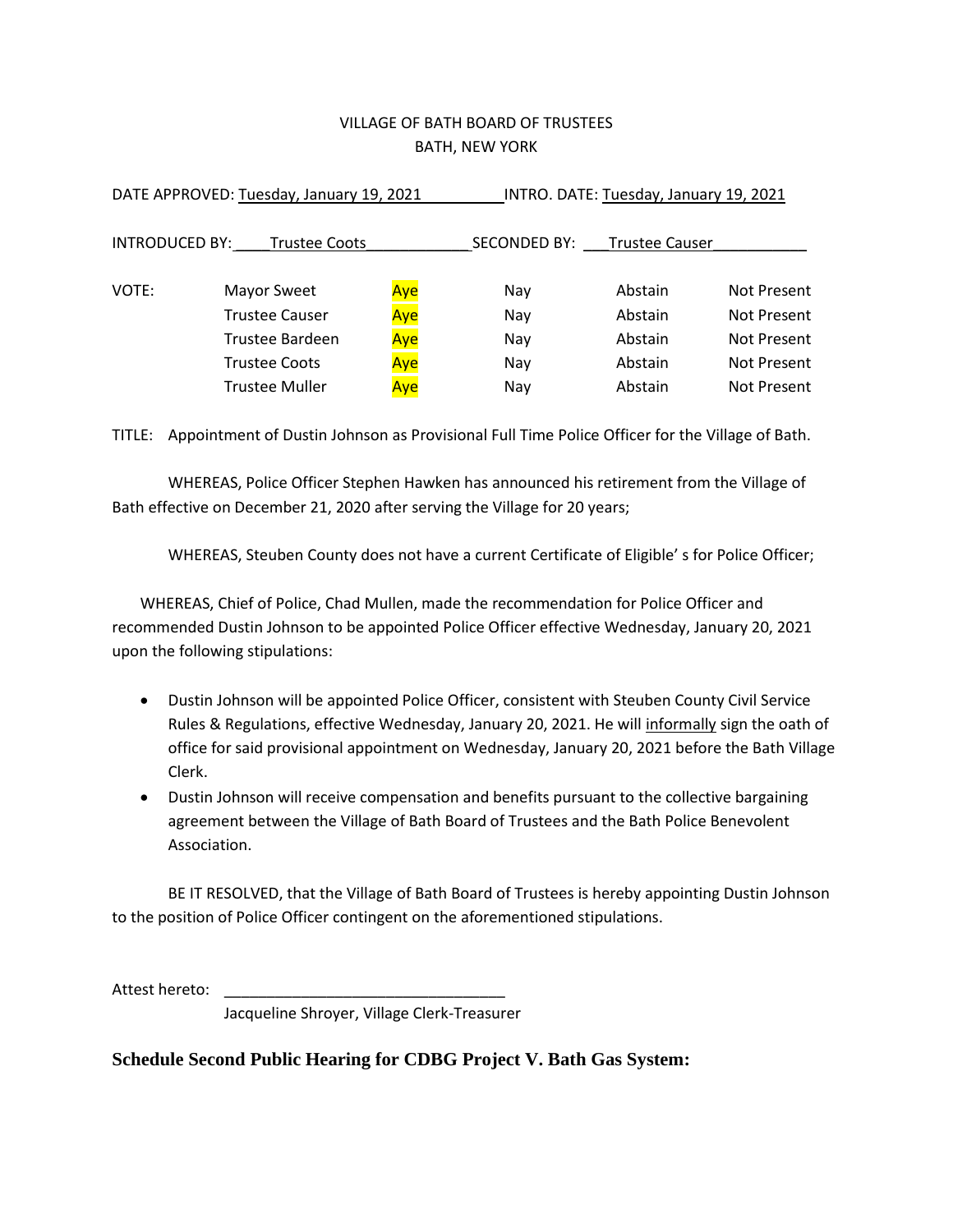Motion made by Trustee Muller, seconded by Trustee Bardeen to schedule the second public hearing for the CDBG Project V. Bath Gas System for Tuesday, February 16, 2021 at 5:30 p.m. All present were in favor and the motion was carried.

#### **Schedule Public Hearing for CDBG Public Infrastructure Activity WWTP:**

#### **RESOLUTION WITH REFERENCE TO THE PROPOSED VILLAGE OF BATH, STEUBEN COUNTY, NY WWTP EFFLUENT DISINFECTION AND WATERSHED TMDL IMPROVEMENT PROJECT ENDORSING CDBG GRANT APPLICATION PUBLIC HEARING AUTHORIZATION**

**WHEREAS**, the Village of Bath is applying to the NYS Office of Community Renewal for a project grant under the Community Development Block Grant Community Planning Program to conduct improvements to the Village of Bath wastewater treatment plant, a site located within the territorial jurisdiction of this Village of Bath Board of Trustees; and

**WHEREAS**, as a requirement of these programs, said Village of Bath must hold a public hearing for the purpose of obtaining citizens' views and responding to proposals and questions on the Village of Bath's community development needs,

**NOW, THEREFORE, be it resolved** that the Village of Bath Board of Trustees hereby does authorize a public hearing on Tuesday February 16, 2021 at 5:30 p.m. and endorses the application of Village of Bath for a grant under the Community Development Block Grant Program for a project known as Village of Bath WWTP Effluent Disinfection and Watershed TMDL Improvement Project and located within this community.

Dated:

Motion by: Trustee Muller

Seconded by: Trustee Bardeen

Voting Aye: 5

Voting Nay: 0

#### **Arbor Day 2020 Proclamation:**

Motion made by Trustee Coots, seconded by Trustee Muller to approve the Arbor Day Proclamation for April 24, 2020. All present were in favor and the motion was carried.

#### **NYSLRS Standard Work Day and Reporting Resolution:**

Motion made by Trustee Bardeen, seconded by Trustee Causer to approve the Standard Work Day and Reporting Resolution for the Retirement System. All present were in favor and the motion was carried.

#### **Adjourn Regular Meeting/Executive Session:**

Motion made by Trustee Bardeen, seconded by Trustee coots to adjourn the regular meeting of the Board of Trustees of the Village of Bath at 6:19 p.m. to go into executive session